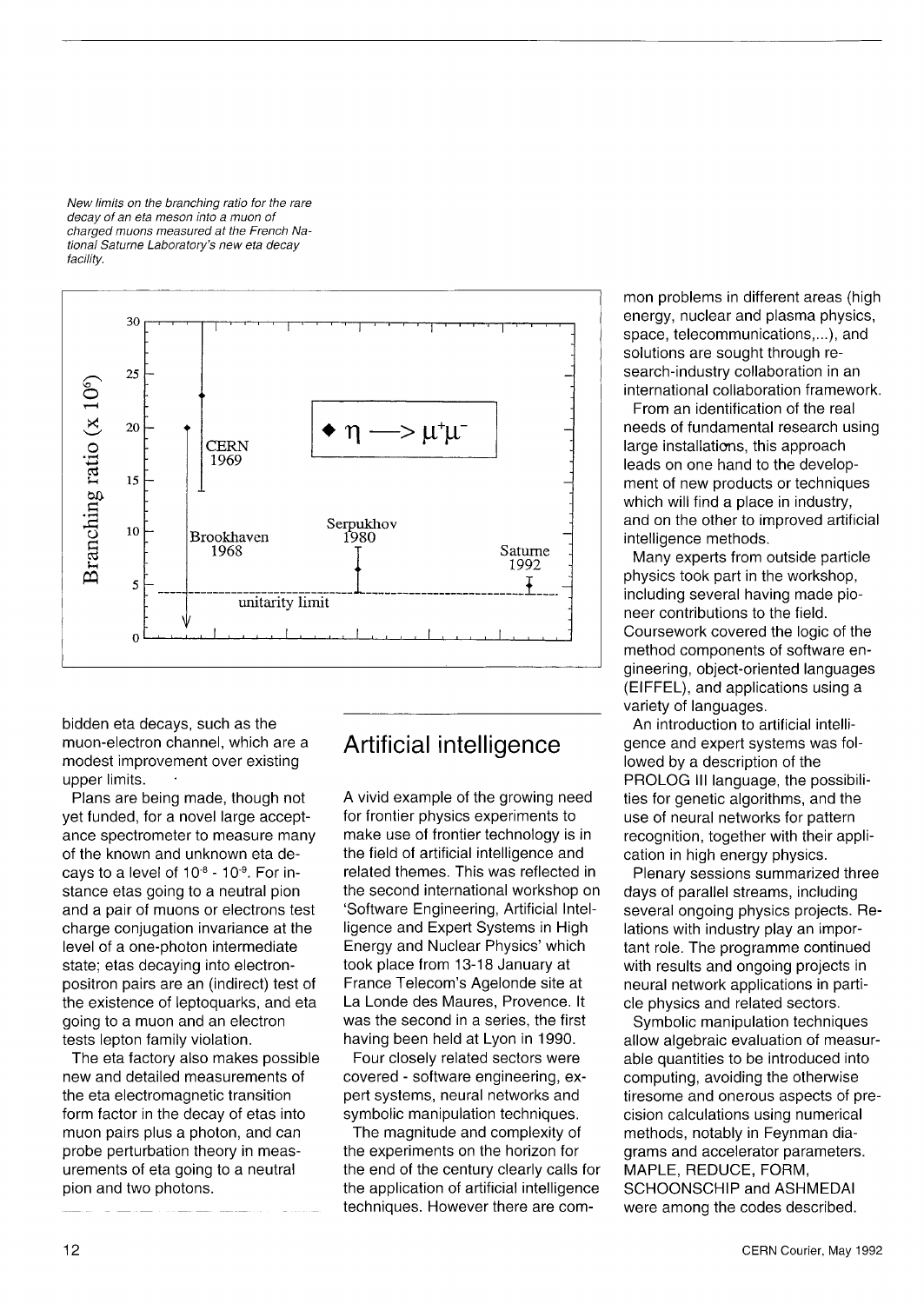## **USA advertisements in CERN COURIER**

**Format A4 1988** Monthly publication

All advertisements are published in both English and French editions. Second language versions accepted without extra charge.

## Advertising Rates (US Dollars)

| Insertions | Full<br>$(7\frac{1}{2} \times 10\frac{1}{2})$ | Half<br>$(7\% \times 5\%)$ | Half<br>$(3\frac{1}{2} \times 10\frac{1}{2})$ | Quarter<br>$(3\frac{1}{2} \times 5\frac{1}{8})$ |
|------------|-----------------------------------------------|----------------------------|-----------------------------------------------|-------------------------------------------------|
|            | 1625                                          | 960                        | 960                                           | 561                                             |
| 3          | 1558                                          | 905                        | 905                                           | 520                                             |
| 5          | 1500                                          | 855                        | 855                                           | 485                                             |
| 10         | 1420                                          | 790                        | 790                                           | 450                                             |

### Color Rates

| Each additional color | \$1000             |
|-----------------------|--------------------|
| Half page color       | \$1500             |
| Covers 2 and 3        | \$1200 (per color) |
| Cover 4 (back)        | \$1300 (per color) |

#### *These prices include no entitlement to special placing.*  Publication date 1st of month of cover date

| i uviitativit uate<br>Closing date for | ist of filofith of cover date                                                                                                                                                                         |
|----------------------------------------|-------------------------------------------------------------------------------------------------------------------------------------------------------------------------------------------------------|
| positive films and copy                | 1st of month preceding cover<br>date                                                                                                                                                                  |
|                                        | The cost of making films and of<br>translation for advertisements are<br>charged in addition (\$ 150 US).<br>Advertisements cancelled after<br>1st of month preceding cover<br>date will be invoiced. |

Screen (offset) 160 These rates are effective for the year 1992.

### Inquiries for USA and Japan:

**Yvette M . Perez, Gordon and Breach Science Publishers, Frankford Arsenal, Bldg 110 , 530 1 Tacony Street, Box 330 , Philadelphia, PA 1913 7 Tel.: + 1 (21 5) 53 7 726 2 Fax: + 1 (21 5) 53 7 071 1** 

*Inquiries for Europe* **please see page III.** 



**35** *Circle advertisement number on reader service form* 



# **How to visit CERN**

# **Comment visiter le CERN**

Organized visits take place only on Saturdays, at 9.30 a.m., and/or 2.30 p.m. The visits last about three hours and are free. The minimum age limit is 16 years.

Les visites commentées ont lieu seulement le samedi, à 9 h. 30 et/ou à 14 h. 30. Elles durent environ trois heures et sont gratuites. La limite d'âge minimum imposée est de seize ans.

Please write or call: **CERN**<br>Ecrire ou téléphoner: **Visits** 

**Visits Organization / Organisation des visites 1211 GENEVA 23 Switzerland Tel. 022/767 41 02 Telex 419 000 CER**